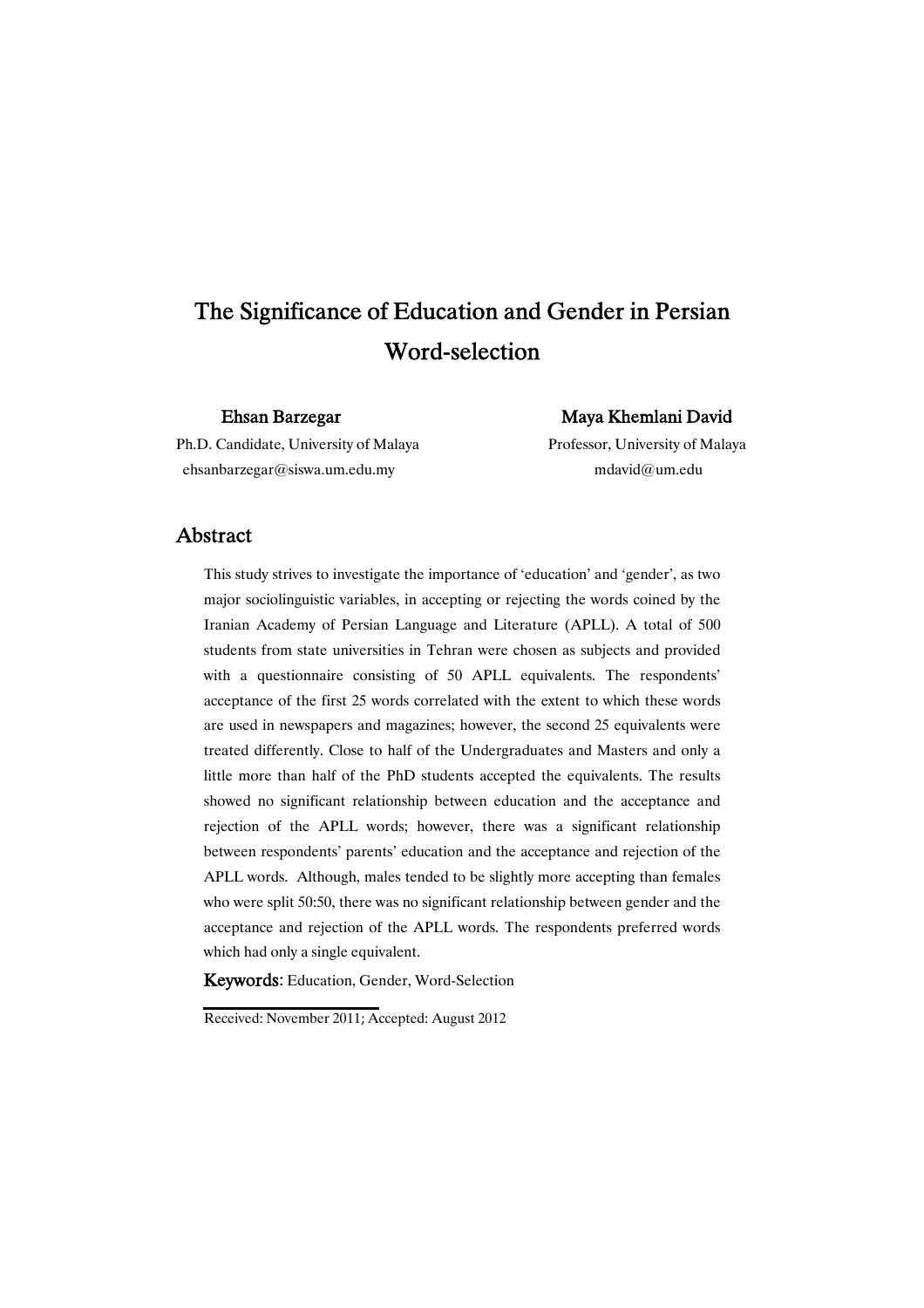# 1.Introduction

Whenever language contact occurs, linguistic borrowing can occur and once a foreign word is borrowed, there is a need to find an equivalent for it. Normally, words and phrases are made and/or selected and then introduced into a speech community by individuals in society and/or official experts in an Academy of Language. In either case, these items may be either be accepted and used extensively or rejected/ignored by a speech community.

Word-selection in writing and speaking is a linguistic activity but it is also a cognitive activity since it deals with such mental processes as thinking, problemsolving and remembering. That is why word-selection is regarded as a linguistic-cognitive activity. Cognitively, word-selection seems to be an example of problem-solving. According to Soslo (1988, p. 157), problem-solving is a type of thinking which aims at solving a given problem and provide answers from which a choice has to be made. If we accept such a definition and take wordselection as an instance of problem-solving, we may come to this definition: ''Word-selection is a type of thinking aiming at finding an equivalent for a foreign word through providing several equivalents among which a choice has to be made.'' (Ne'matzade, 2000, p. 17).

# 1.1. Literature Review

Many researchers have dealt with coining words and word-selection in Persian in Iran (see, for example, Ne'matzade, 2000; Modarresi, 2001; Sadeghi, 2001). However, to date no study seems to have critically discussed the criteria considered by the Iranian Persian speech community for accepting or rejecting the lexical items introduced by the Academy of Persian Language and Literature. Once this is determined, it should facilitate the work of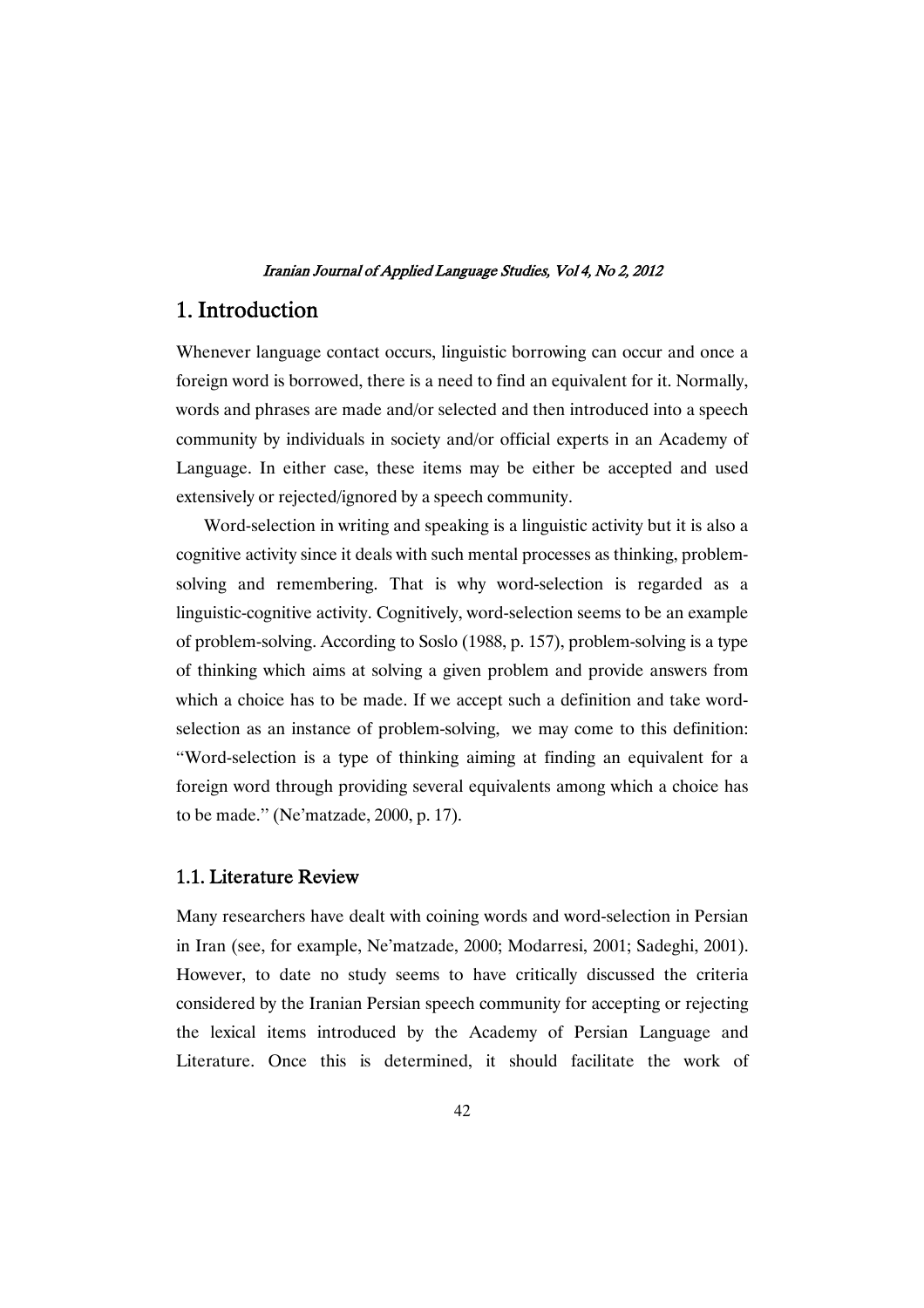academicians and officials involved in coining new words and this, in turn, is likely to contribute to the enrichment of the Persian language. Sadeghi (2001) explains:

''The APLL was founded in 1991 with 25 permanent members and seven departments, the most active of which is the department of wordselection... The main task of this department is to find Persian equivalents for foreign words used both in common language and scientific writings... For instance, one of the tasks carried out by this department has been the selection of Persian equivalents for some 200 [now over 280] western loan words used in official documents. This word list was drawn up by the Iranian government and submitted to the Academy...The Academy's first principle for choosing and coining words is transparency and intelligibility. Opaque words and dialectal and ancient forms are rejected as unintelligible for the public. Another principle is to preserve international words, such as râdio, post, televiziyon, etc. Phonetic considerations and simplicity are also taken into account''.

Sadeghi (2001) claims that ''language planning in Iran has predominantly aimed at the modernization of Persian through word coinage and although thousands of Persian equivalents have been coined for loan words during the past several decades, Persian needs many more native equivalents for new foreign terms''. Some examples of the words chosen and coined are: payâm-gir 'answering-machine', *dur-negâr* 'fax', *čerâqak* 'warmer', *payâm-negâr* 'email' and ramzine 'bar code' (Sadeghi, 2001).

The APLL publishes a newsletter every month to obtain the opinions of specialists outside the APLL of the lexical items newly coined and suggested. However, as Sadeghi (2001) observes, "from all the products of the Iranian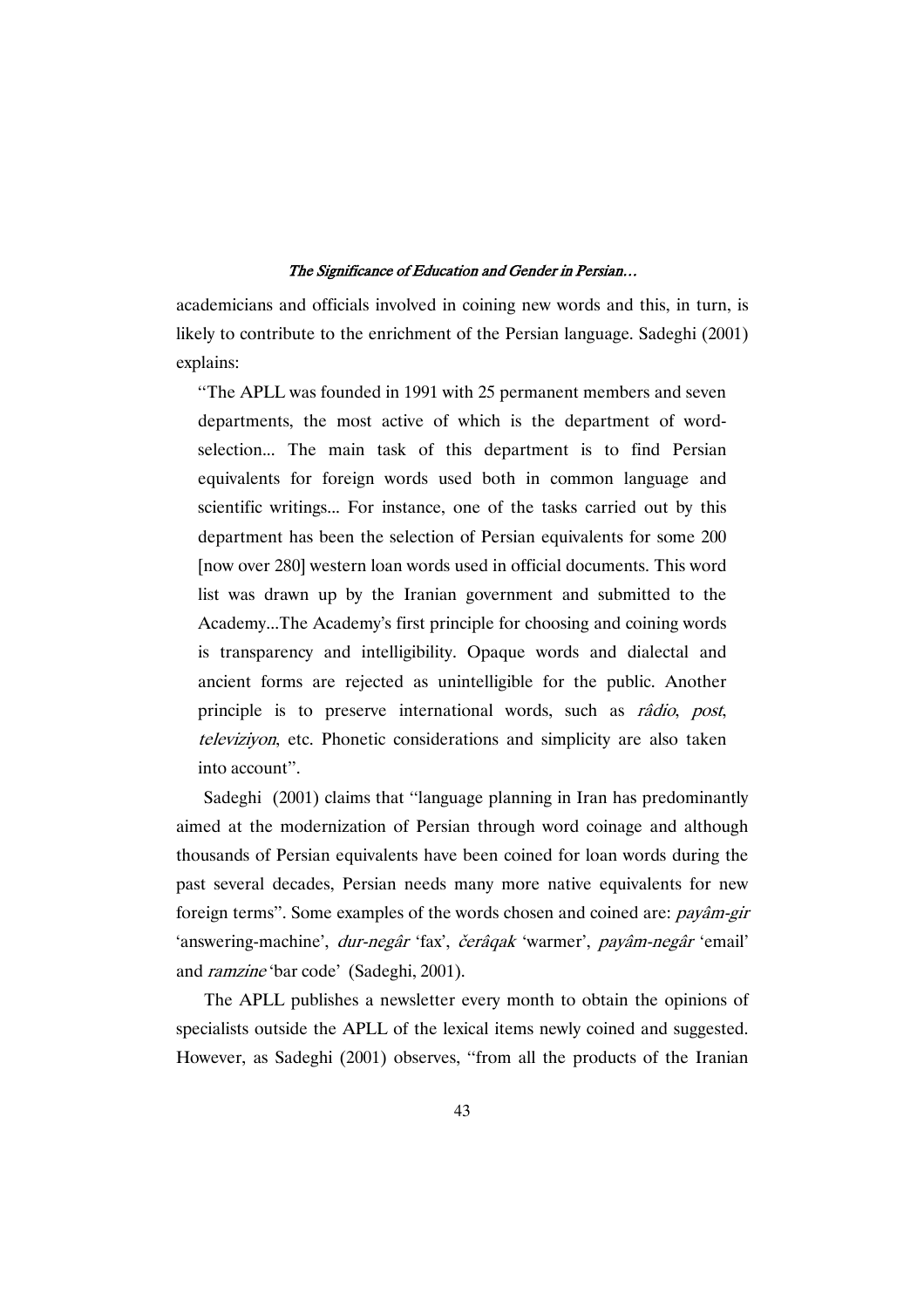Academy of Language only a few words, such as râyâne 'computer', hamâyeš 'congress', šomârgân 'printing, tirage (Fr.)', etc., were more or less accepted in the common language.'' In this connection, both Sadeghi (1986) and Yazdi and Bedayat (2003) believe that the reasons for not accepting certain words by the speech community should be discussed. The former is of the view that linguists should be included in discussions on the capability of the Persian language, while the latter explain that carelessness and extremes in word-selection [by both officials involved in the APLL and individual experts] are the reasons behind the non-acceptance of words by the general public.

What Sadeghi means by "specialists outside the Academy" is not clear. Are they really the appointed representatives of the Iranian Persian speech community and if they are, who appointed them and how? The results would be more significant if officials involved in the APLL had obtained feedback and views of a range of people, including government employees and teachers as the latter are more in contact with people in the speech community. Moreover, Sadeghi does not suggest any reason(s) for not accepting most of the APLL words and terms. Lastly, his claim about the apparent indifference to the APLL products is not supported through any statistical analyses.

Sultanzade (2003) proposes that the APLL's site should be accessed by every interested individual to search the latest equivalents made and to present their suggestions and criticisms to the APLL. In addition, translators, writers and other interested individuals should be sent the latest approved words in order to express their views about them.

Zomorrodian (2003) holds that if people have a mental image of a given word, then the word is easier to accept. For instance, consider the Persian words xodnevis 'fountain pen', xodkâr 'biro', padâfand 'defence' and pâtak 'counterattack'. The first two words have become widespread because the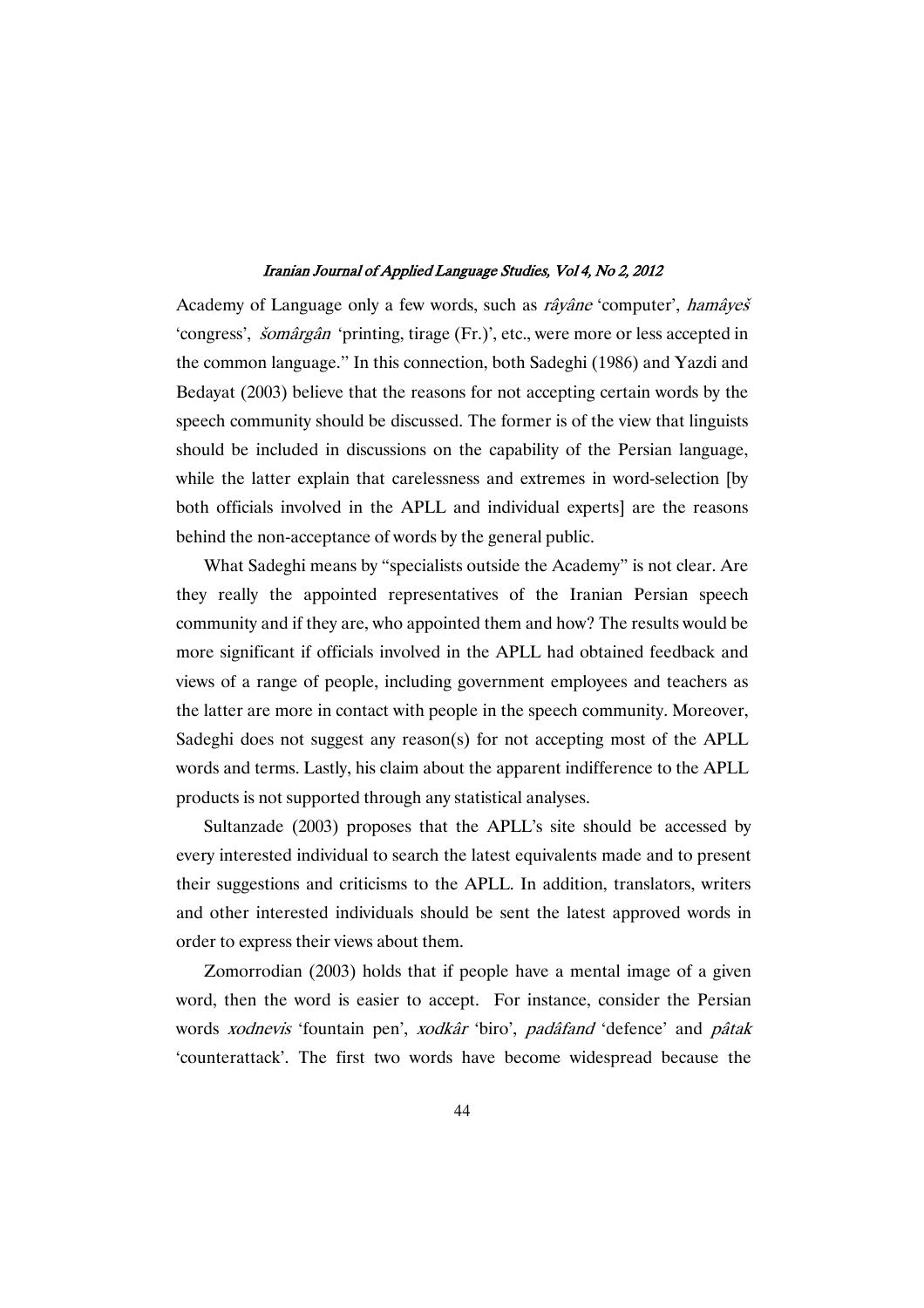components of them are completely known to Persian natives and have been used in many words. However, the last two have failed to be used widely since people are not familiar with either of the words and their components. They are, however, used in the army.

Shokouhi and Hossein-Nia (1993) point out that for words to be selected, they should be euphonious...compatible with grammar. Similarly, Shari'at (1993) speaks of euphony [a pleasing or harmonious sequence of sounds] and persuasively argues that when a word lacks euphony, though made systematically, it will fail to be used widely. For example, if a word is similar to an unpleasant word existing in language, there is very little chance of acceptance. For example, before 1990s, the two words bolandgu and durgu were suggested for the foreign words 'loudspeaker' and 'telephone', respectively. The former was accepted but the latter was not used due to the fact that it was similar to the pejorative Persian word zurgu 'bully' (Shari'at, 1993).

Word-selection is believed to be of two kinds (Ne'matzade, 2000). In other words, there are two approaches in word-selection. One is 'individual' and the other being 'collective'. In the former approach, certain translators [and writers] try to present new words and expressions, whereas in the latter, the issue is pursued by a group of experts, mainly from an authorised department or public body, for instance, an Academy of Language. In collective wordselection, hidden mental argumentations become manifest and meet with opposition, but in individual word-selection argumentation and reasoning remain in mind (Ne'matzade, 2000).

In this connection, Haddad Adel (2003) suggests that scholars in the field of word-selection should pay attention to individual word-selection as well…In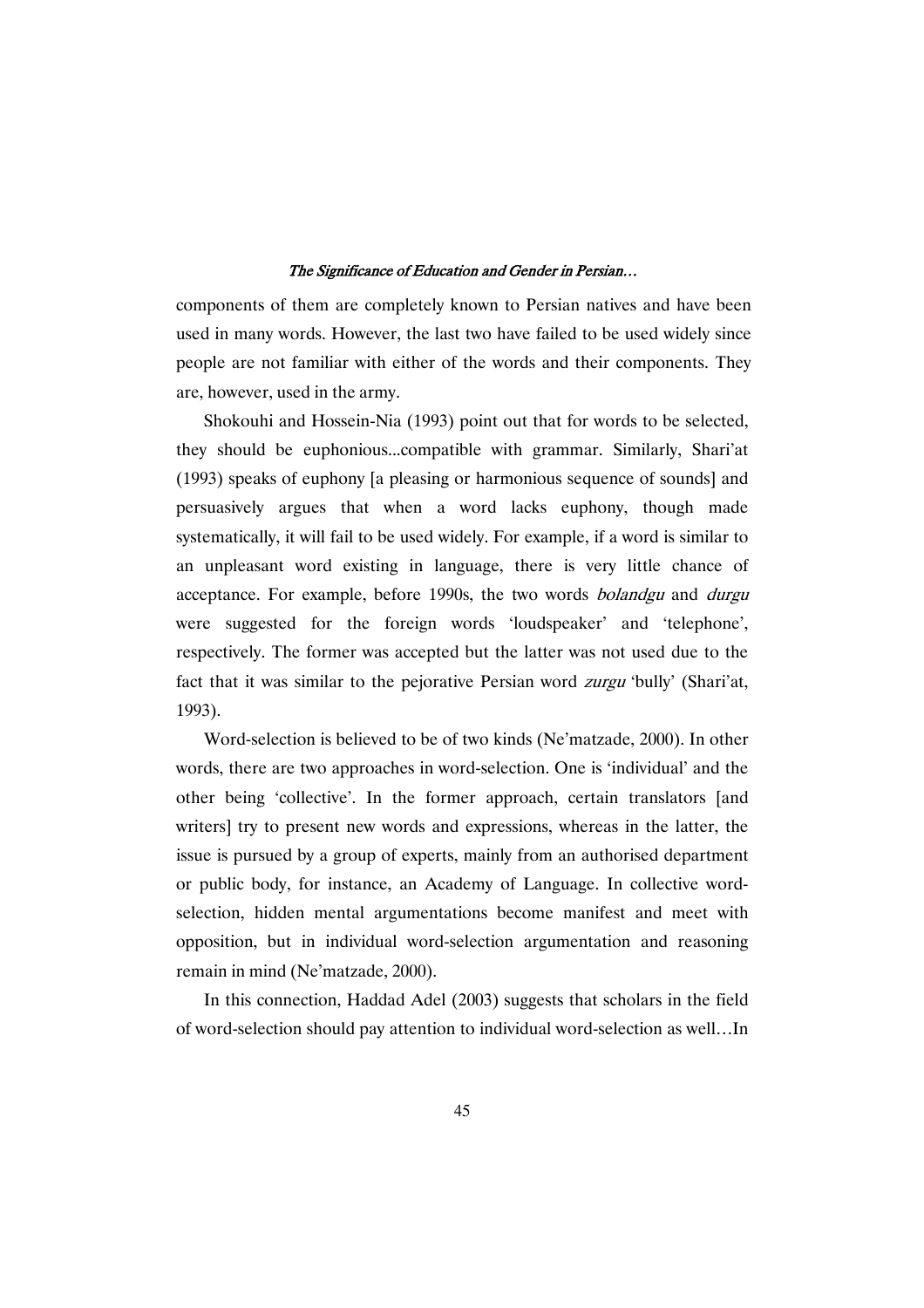Persian, there are many beautiful words coined by individuals revealing aesthetic taste [which have not yet been considered by the APLL].

A final point needs to be made here. It may appear that the variables involved in Persian word-formation and word-selection have been comprehensively described above but this is not the case. We need to introduce another phenomenon: 'blocking'. This is defined as the non-occurrence of one form due to the simple existence of another.'' (Aronoff, 1976, p. 43). For blocking to occur, firstly, there needs to be a corpus in another language similar to that of English so as to block further equivalents. Secondly, experts or individuals fail to study and consider the equivalents already suggested and used by other scholars. Lastly, scholars may be aware of the existence of such equivalents.

Kafi (1996) holds that [Persian] word-selection has lapsed into chaos due to the fact that the experts and individuals involved have failed to reach consensus on the issue. For example, for the foreign word '*maximum*' one can find three or more equivalents such as bišine, mâkzimom, mehin and hadd-e aksar. Another example is provided by the word 'reaction' with its seven equivalents. They are: vâ-koneš, aksol-amal, barâžireš, fe?lon-fe?âl, radd-e amal, enfe?âl and reâkson (Kafi, 1996).

When we look at such ideas and suggestions, it is clear that these researchers may have considered the role of speech community but their statements are essentially anecdotal and not based on official statistics (see Sadeghi, 2001). Further, the mere consideration of ideas on the part of linguists (see Zomorrodian, 2003), men of literature (see Shari'at, 1986) and other experts (see Haddad Adel, 2003) involved in word-formation and wordselection seems to be insufficient and, sometimes, leads to paradoxical and opposing views (Yarmohammadi, 2006 vs. Kafi, 1996). In essence, the best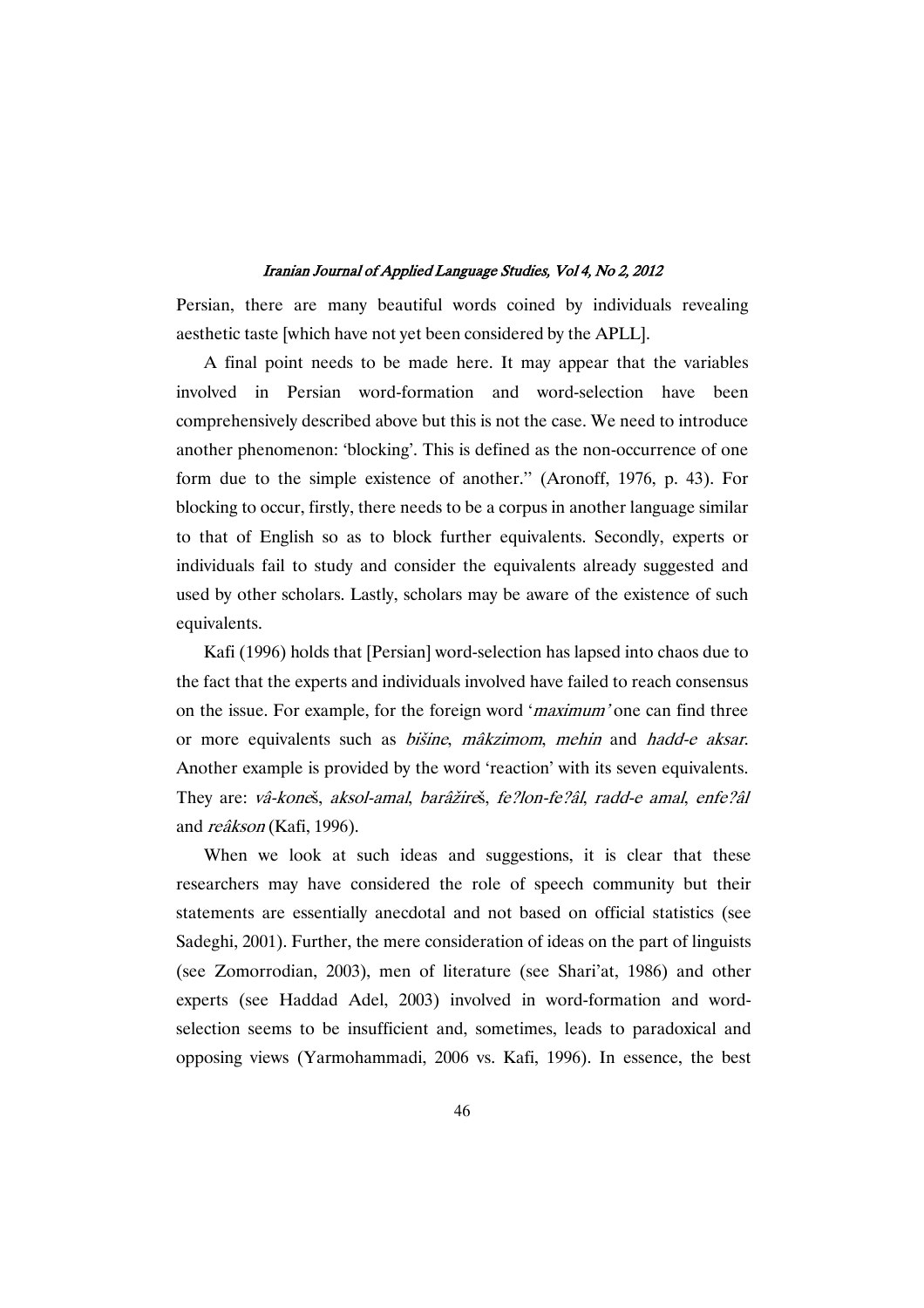judges of linguistic choices are the members of the speech community. It follows that we should be studying their judgments and, accordingly, the present study has used a questionnaire as an attempt to obtain helpful feedback from the Iranian speech community as to what words are accepted or rejected and the reasons for this. Words may be accepted by an official body for different reasons but what are the factors that make coined lexical items acceptable by the man in the street?

# 1.2. Objective of the Study and Research Questions

The purpose of this study is to investigate the importance of *'education'* and 'gender', as two key sociolinguistic variables, in Persian word-selection. This study strives to answer the following specific research questions:

- 1. To what extent is 'different levels of education' significant in accepting or rejecting the APLL general words?
- 2. To what extent is 'gender' important in accepting or rejecting the APLL general words?

# 2.Method

# 2.1.Subjects

A total of 500 Iranian undergraduate and postgraduate students (275 Men and 225 women) majoring in different fields of study from different state universities in Tehran for the academic year of 2009-2010 participated in this study. Their ages ranged from 18 to 61 years, with an average of 23.4 years. The rationale for choosing state universities as the research site was due to the free education and high prestige they offer. As Tehran is a metropolitan city, the subjects of the questionnaire represent the different cultures and social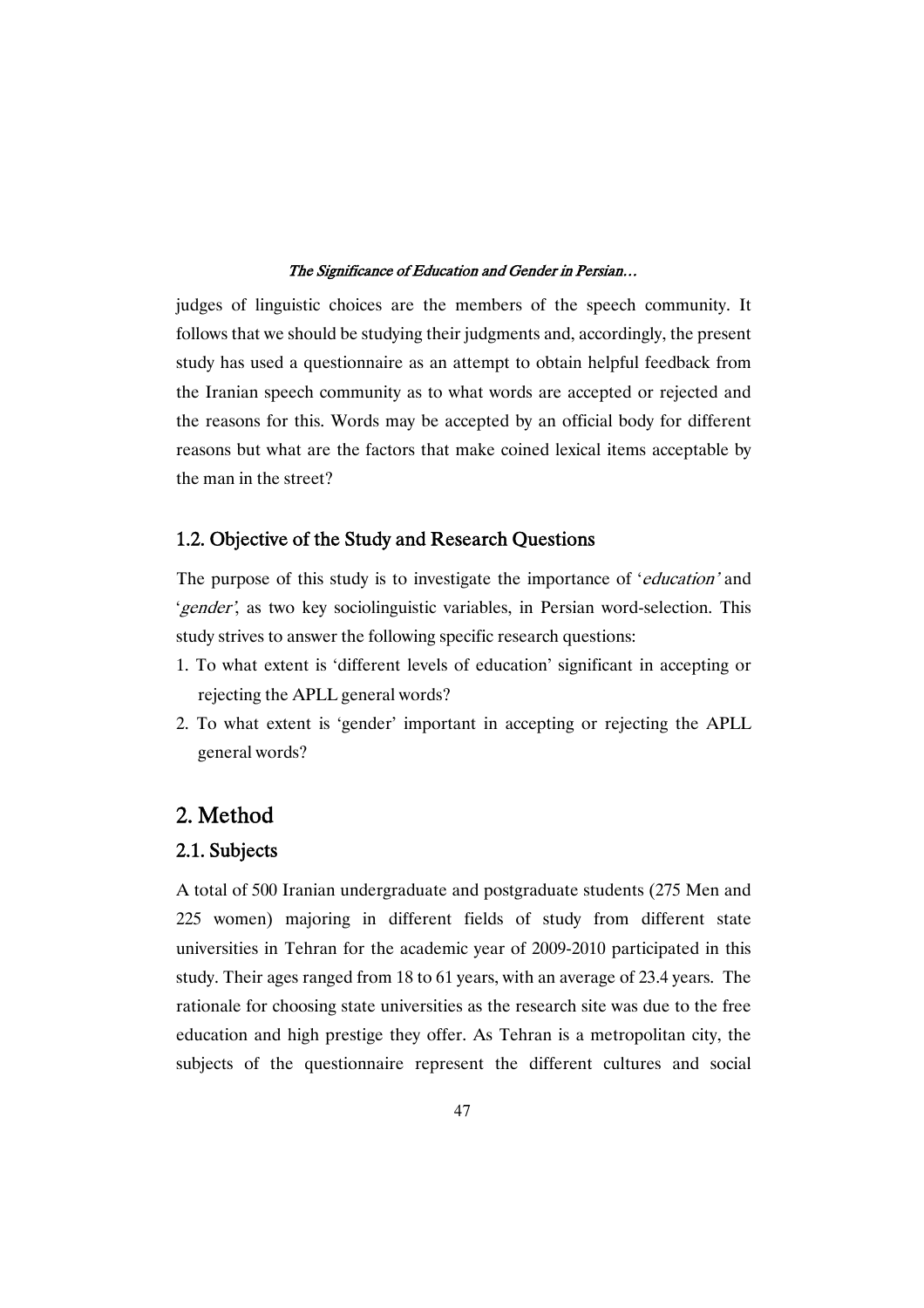background in Iran. Of the 500 respondents, 60% were BA, 30% MA and 10% Ph.D.

The Cochran's (1977) sample size formula  $n = z^2$  p(1- p)/d<sup>2</sup> was used to determine the sample size (384 students). However, to secure this number, the final sample size of this study was considered to be as large as 500.

In order to achieve the objective of this survey, the researchers utilized multi stage sampling. Personnel in the Iranian Students' Polling Agency (ISPA) were asked to call at every faculty of the universities in question in order to select the students randomly from different programmes. The 'gender' proportion was also realized in the sampling.

# 2.2.Procedure

Before the selection of the APLL words for the questionnaire, 282 APLL equivalents were studied in 7 newspapers and over 80 magazines to determine their frequency via the website www.magiran.com. Based on the results obtained, 54% (154 equivalents) of the APLL general words seem to have been used in the above-mentioned media, yet 46% (130 equivalents) showed zero frequency. Analyses revealed that as for the first 25 APLL words (frequent equivalents), the respondents' acceptance of them correlates with the extent to which these words are used in the newspapers and magazines. In other words, the frequent words in the media in question have been accepted by 62% by the respondents; however, the second 25 equivalents, which were of zero frequency in the media, were treated differently. That is, they were accepted by 38% of the N.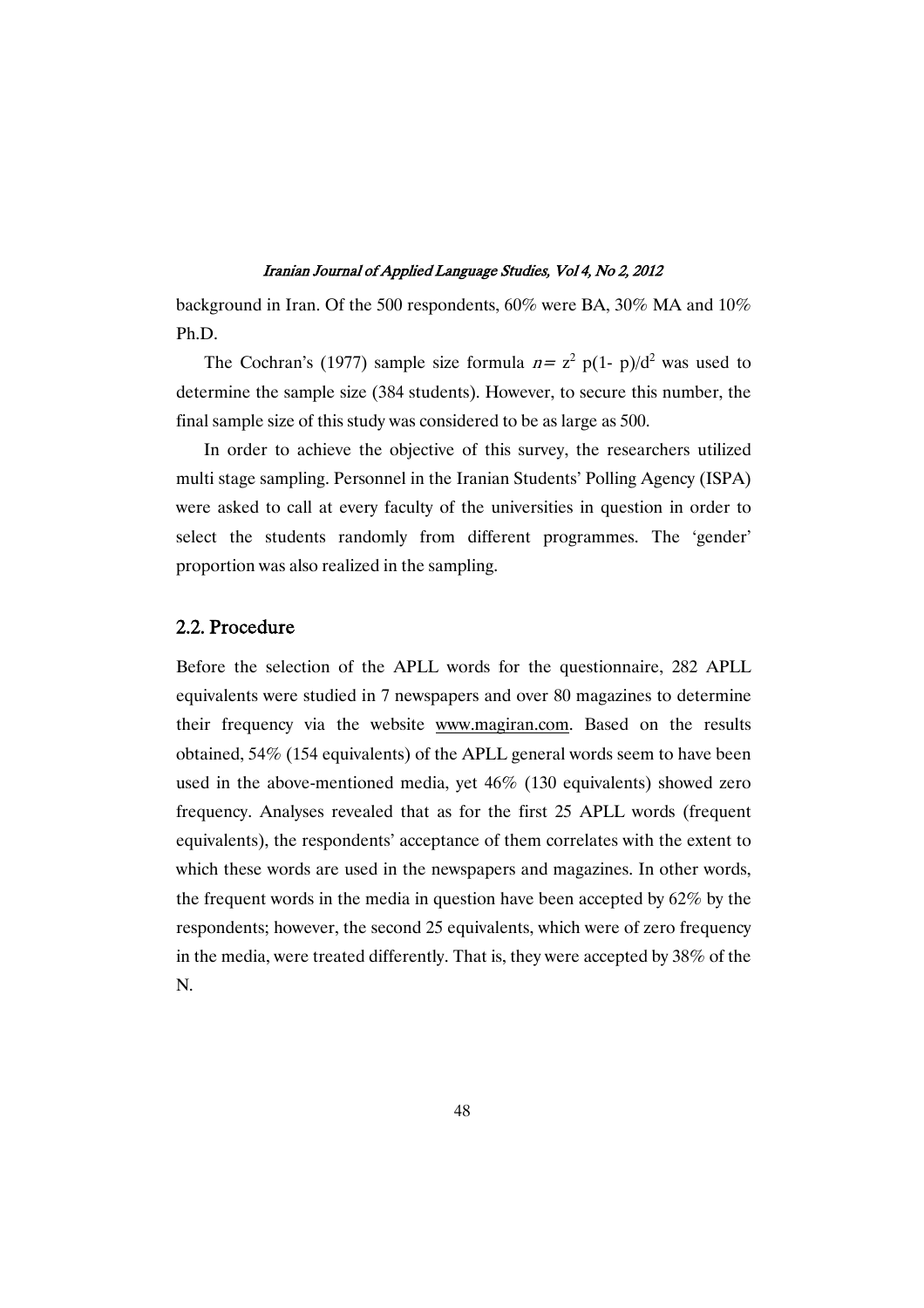# 2.3.Instrument

The data for this study were collected by means of a questionnaire. In order to investigate the views of the subjects in terms of acceptance and/or rejection of the APLL general words, the researchers provided a questionnaire composed of 50 words (25 with the highest frequency and 25 others with zero frequency). It should be noted that the 25 frequent words were chosen from a total of 49 equivalents in descending order and for the second 25, systematic random sampling with an interval of 5 was used to choose from a total of 135 equivalents. Meanwhile, five criteria for accepting or rejecting the APLL general words were included in the questionnaire in terms of brevity, euphony, eusemy, productivity and semantic transparency.

## 2.4. Operational Definitions

It should be pointed out here that in the context of this study, brevity is defined as "the quality of expressing something in very few words" (Longman, 2009). More precisely, it isthe condition of making words using the shortest possible syllables in a language as in Persian words *payâmgir* for 'answering machine', majles for 'parliament' and *goruh* for 'department'. As for **euphony**, it is "a pleasing or harmonious sequence of sounds" (Crystal, 1992) as in virâyeš 'editing', *afšâne* 'spray', and *xošâb* 'compote'. **Eusemy**<sup>1</sup> is a newly-coined term rhyming with 'euphony' for the phrase 'beautiful meaning' (Barzegar & Menon, 2010). As far as productivity is concerned, it is "a general term used in linguistics to refer to the creative capacity of language users to produce and understand an indefinitely large number of patterns or instances" (Crystal,

 $1$ <sup>1</sup> This term was first coined by the first author (2010) at the 2nd Postgraduate Conference at the Faculty of Languages and Linguistics, University of Malaya.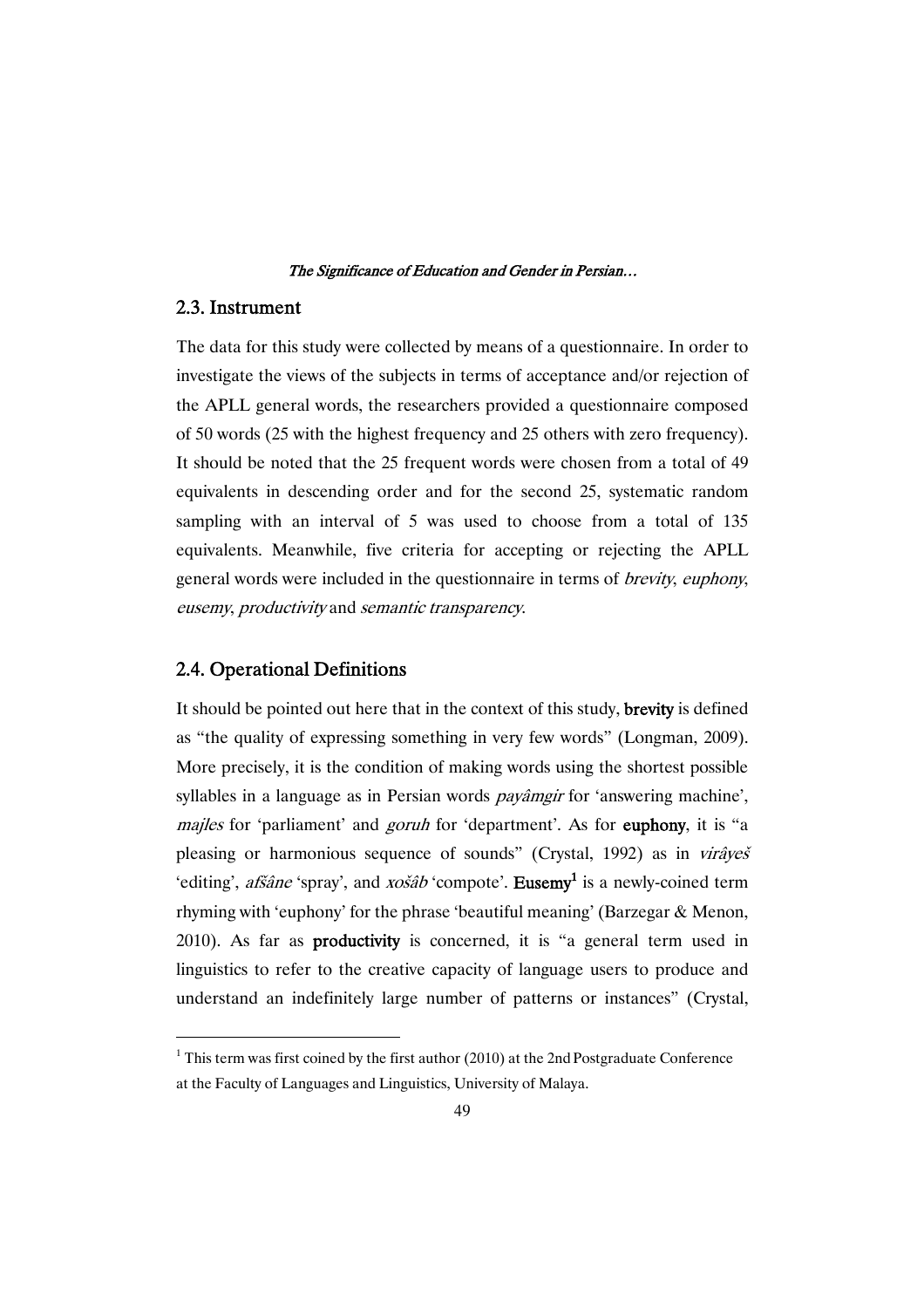2003). In other words, it is the ability to create more words from the basic form as in virâstan 'to edit', virâyeš 'editing', virâst 'edition', virâstar 'editor' and virâstari 'editing'. Finally, semantic transparency is "a condition in which the meaning of lexical unit is easily understood on the base of the meanings of the parts of they are composed" (Malmkjær, 2010). The English word 'incorrect' (meaning 'not correct') and Persian words  $k\hat{a}l\hat{a}barg$  'voucher',  $\check{c}\hat{a}pgar$  'printer', and sardkon 'chiller' are instances of transparent words.

# 2.5. Validity and Reliability

In order to ensure the validity of the questionnaire, one of the writers distributed hard copies to five experienced professors and lecturers in the Faculty of Languages and Linguistics, University of Malaya as well as five academic experts in Iran. The purpose was to prevent ambiguity, irrelevance and excess verbiage in the items in the questionnaire. The experts reviewed the questions by evaluating the content validity in order to ensure that each item was relevant to the research questions. Based on the feedback certain items were revised, and others deleted in order to ensure the content validity of the questionnaire.

According to Bryman and Crammer (1990, p.70), instrument reliability 'refers to its consistency' of measurement. Initially, the reliability coefficient for the questionnaire was below 0.70. A reliability coefficient of 0.70 and above is considered to be desirable (Nunnally, 1978) and, a few items where the coefficient indicated was less than 0.70 were removed so that the reliability coefficient for the questionnaire was above 0.88.

In order to strengthen the research instrument (the questionnaire) two pilot studies were administered to achieve adequate reliability. The first piloting was conducted in November 2009 in Malaysia with 30 Iranian students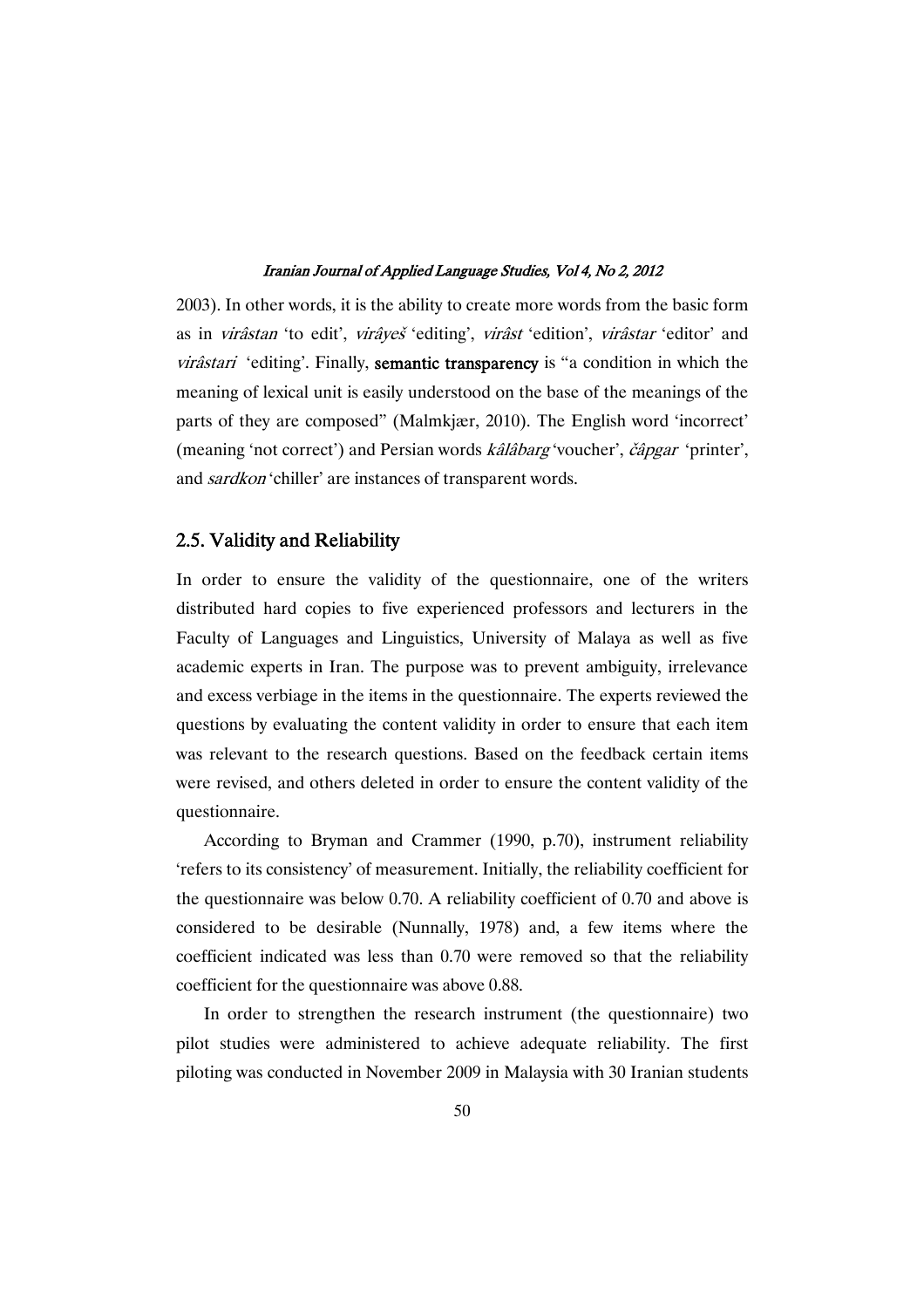(BA, MA and Ph.D) in the University of Malaya. The questionnaires were distributed randomly to students from different faculties. They were requested to participate in a test within an hour to determine the instrument reliability. For the present questionnaire, the Cronbach's Alpha was  $(r=0.75)$ , indicating that the items in the questionnaire are reliable enough to retain.

The second piloting on 30 students was carried out in Iran. The Cronbach's Alpha was above 0.88 on this occasion. The feedback from respondents was very useful and modifications were duly made based on these comments. Some questions were rephrased for the sake of better understanding and efficiency, and some other questions were moved to more relevant sections. A modified final version was produced in late May 2010.

# 3.Results

The preliminary analysis of the data showed that in terms of gender, the males outnumber the females (55% and 45%, respectively), with 60% being BA, 30% MA and 10% Ph.D from different fields of study including Humanities, Engineering, Science and Language (see Table 1 & 2 below). Their ages ranged from 18 to 61 years, with an average age of 23.41. The data obtained revealed that of the respondents, 49.6% (BA/BSc), 50.39% (MA/MSc) and 53.97% (Ph.D) have accepted the APLL suggested equivalents. In this regard, the oneway ANOVA was performed  $(F<sub>(2, 490)</sub> = 1.753; P=0.146)$ , indicating that there was no relationship between respondents' level of education and their acceptance or rejection of the APLL general words. Respondents with more educated parents treated the issue a bit differently in that the more educated the parents, particularly mothers, there was less acceptance of the APLL words. In this connection, the ANOVA was performed and the results being  $(F_{(4,478)})$ =7.777; P<0.001 and  $F_{(4, 482)}$ =3.682; P=0.006) for mothers and fathers,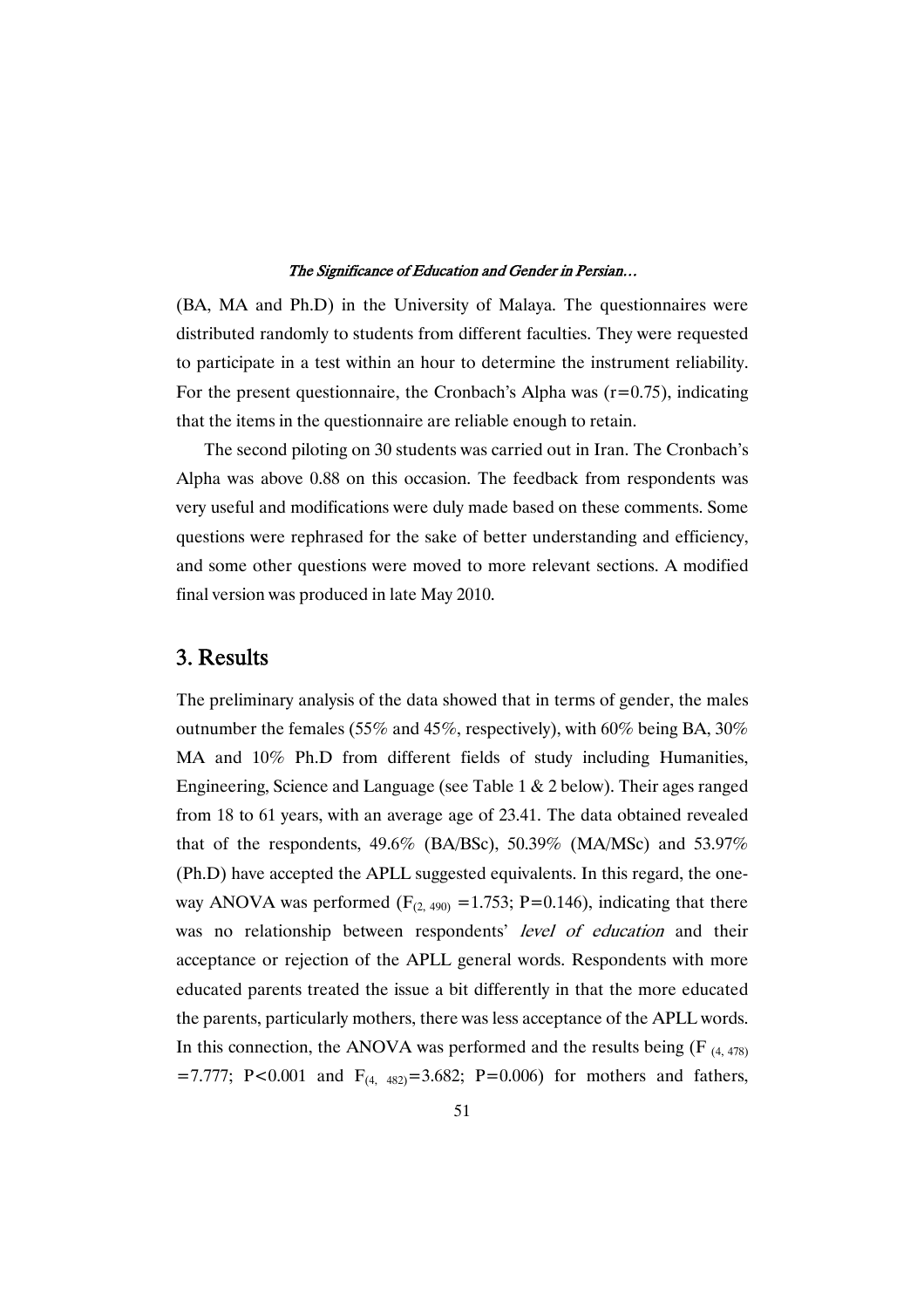respectively showed that there was a significant relationship between the respondent's parents' education and their acceptance of the APLL words.

Furthermore, in order to determine the relationship between the respondents' gender and their acceptance of the APLL words, the t-test was performed. The results being  $(t_{491}=1.685; P=0.093)$  showed that there was no significant relationship in this connection.

The respondents preferred words which had only a single equivalent. An interesting observation here was that male respondents tend to be slightly more accepting of the words as compared to the females. In other words, 52.3% of the male respondents accepted the words and 47.7% rejected whereas the females were split 50:50.

| Programmes | Undergraduate | МA          | Ph.D      | Total       |
|------------|---------------|-------------|-----------|-------------|
| Gender     | Number        | Number      | Number    | Number      |
| Female     | 153 (31%)     | 57 $(12\%)$ | 13 $(3%)$ | 223 $(45%)$ |
| Male       | 143 (29%)     | 90 (18%)    | 37 $(8%)$ | 270 (55%)   |
| Total      | 296 (60%)     | 147(30%)    | 50 (10%)  | 493 (100%)  |

Table 1. Preliminary Data Analysis of the Respondents

| N <sub>0</sub> | Names of Universities                          | Samples | <b>BA</b> | MA  | Ph.D |
|----------------|------------------------------------------------|---------|-----------|-----|------|
| 1              | Tehran Univ. (18 faculties)                    |         | 81        | 40  | 14   |
| 2              | Iran Science & Technology Univ. (13 faculties) |         | 69        | 35  | 11   |
| 3              | Allameh Tabatabaee Univ. (7 faculties)         |         | 60        | 30  | 10   |
| $\overline{4}$ | Sharif Technical Univ. (7 faculties)           |         | 60        | 30  | 10   |
|                | Art Univ. (5 faculties)                        |         | 30        | 15  |      |
| Total          |                                                | 500     | 300       | 150 | 50   |

Table 2. Sample Size from Different Programmes

The most and the least frequent equivalents were (sâzemân organisation 'organisation', hamâyeš for congrès 'congress', nemâd for symbole 'symbol')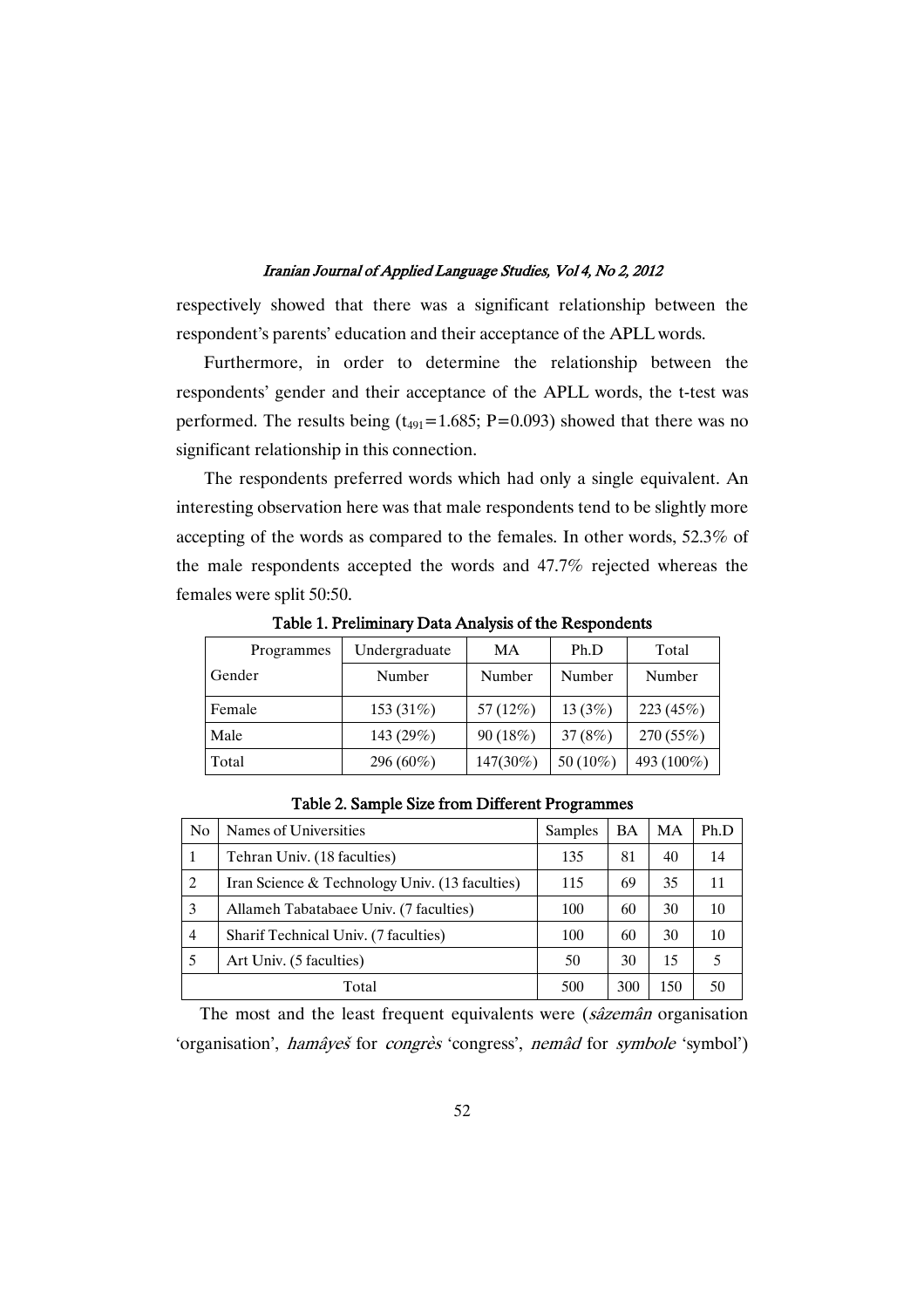each with 81% and (*âlemâne* for *académique* 'academic' and *darsadâne* for pourcentage 'percentage') with 19%, respectively.

It should be noted that the APLL has suggested two or more equivalents for some of the foreign loan words. Studying equivalents of this kind proved that some of these words have not been accepted at all and in some other cases they have been treated differently.

For example, for the word *académique* 'academic', three equivalents (*dânešgâhi*, *elmi* and *âlemâne*) have been suggested with an acceptance score of 78%, a 57% and a 19%, respectively. In contrast, the word musée 'museum' with two equivalents (*muze* and *ganjine*) has 69% of the respondents accepting the former which is the Persianised version of the foreign word itself and 43% the latter.

The APLL words with zero frequency were also investigated. The results revealed that 61% of the respondents rejected the suggested equivalents and only 38% of them accepted them. The most accepted equivalent involves *šomâr* for the French loan word *tirage* 'circulation' (59%), and the least accepted one was činijâ for buffet 'sideboard' (19%).

# 4. Discussion and Conclusion

This study was conducted to investigate the importance of education and gender in word-selection. With regard to the first research question (the importance of education), the ANOVA yielded no significant relationship between respondents' level of education and their acceptance and rejection of the APLL general words. In other words, Undergraduates, Masters and Ph.D students treated the issues almost similarly. This finding does not support Modarresi's (2012, p. 200) claim that people's level of education and even their fields of study play an important part in a speech community.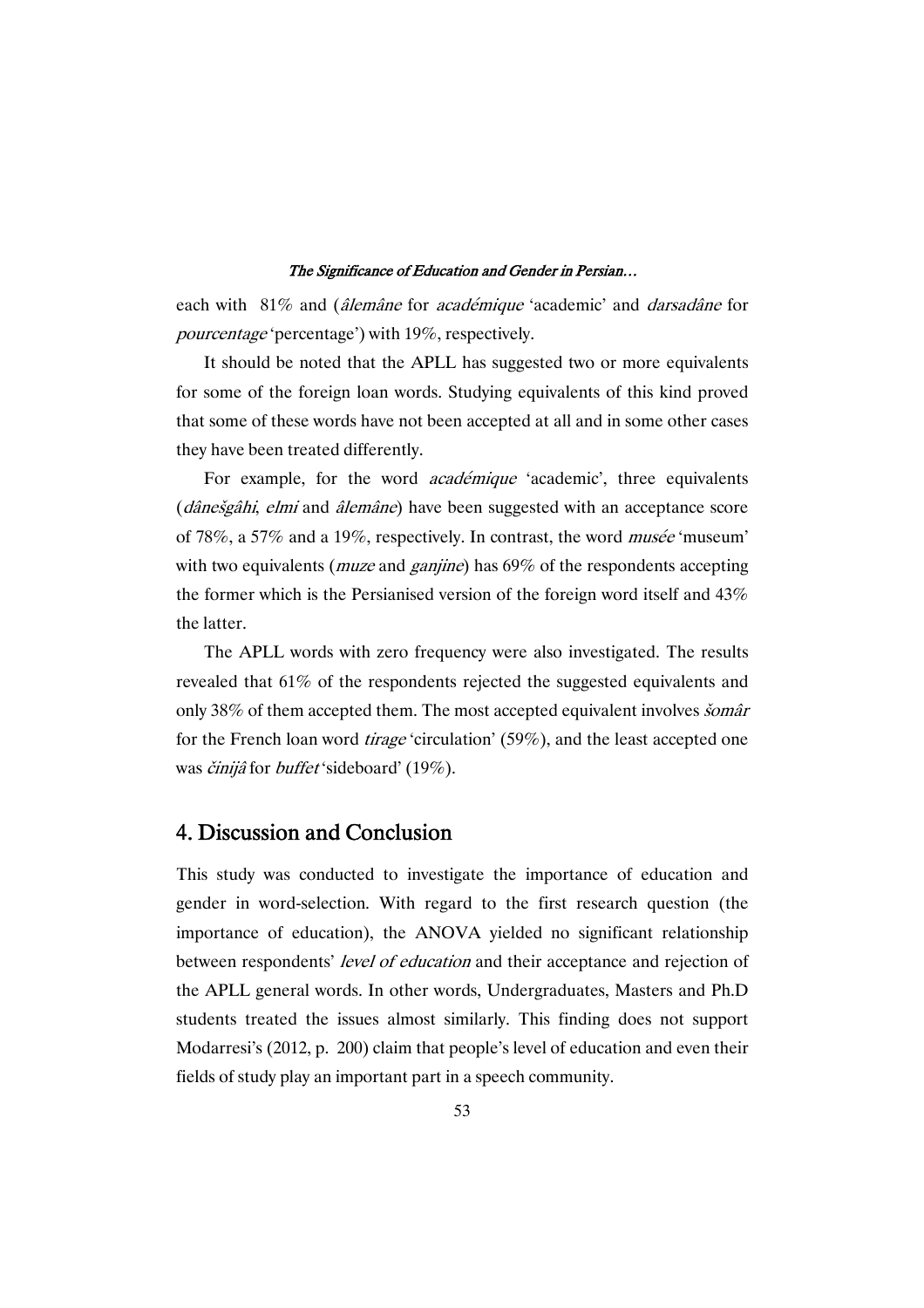What appears to be really significant is that respondents with more educated parents treated the issue rather differently in that the more educated the parents, particularly mothers, there was less acceptance of the APLL words on the part of the respondents. In this regard, the ANOVA indicated that there was a significant relationship between the respondent's parents' education and their acceptance of the APLL words. A possible explanation of this may be the fact that educated parents tend to spend more time with their children at home discussing different issues in relation with society, politics, language and the like. More importantly, with fathers being away at work, mothers are in more contact with their children; therefore, they have a more intimate relationship with their mothers and learn more from them. This finding supports Trudgill's (1983) view, in that women are more conservative than men (who are thought to be more innovating) in dealing with language issues. Additionally, such a result, as asserted by Labov (1972), confirmed the key role of mothers in training children notably when language is concerned.

Concerning the second research question (i.e., the importance of gender and the acceptance and rejection of the APLL words), the data obtained in this regard revealed that more male respondents seem to have agreed on the APLL suggested equivalents; i.e., 52.3% of the male respondents accepted the words and 47.7% rejected them, whereas the female respondents were split 50; 50 on the acceptance and rejection of the equivalents. In order to determine the relationship between the respondents' gender and their acceptance of the APLL words, the t-test was performed and the result indicated no significant relationship between them. It should be pointed out that in terms of acceptance and rejection of the new APLL equivalents there seems to be no difference between the perceptions of the gender; however, some sociolinguists (Coates,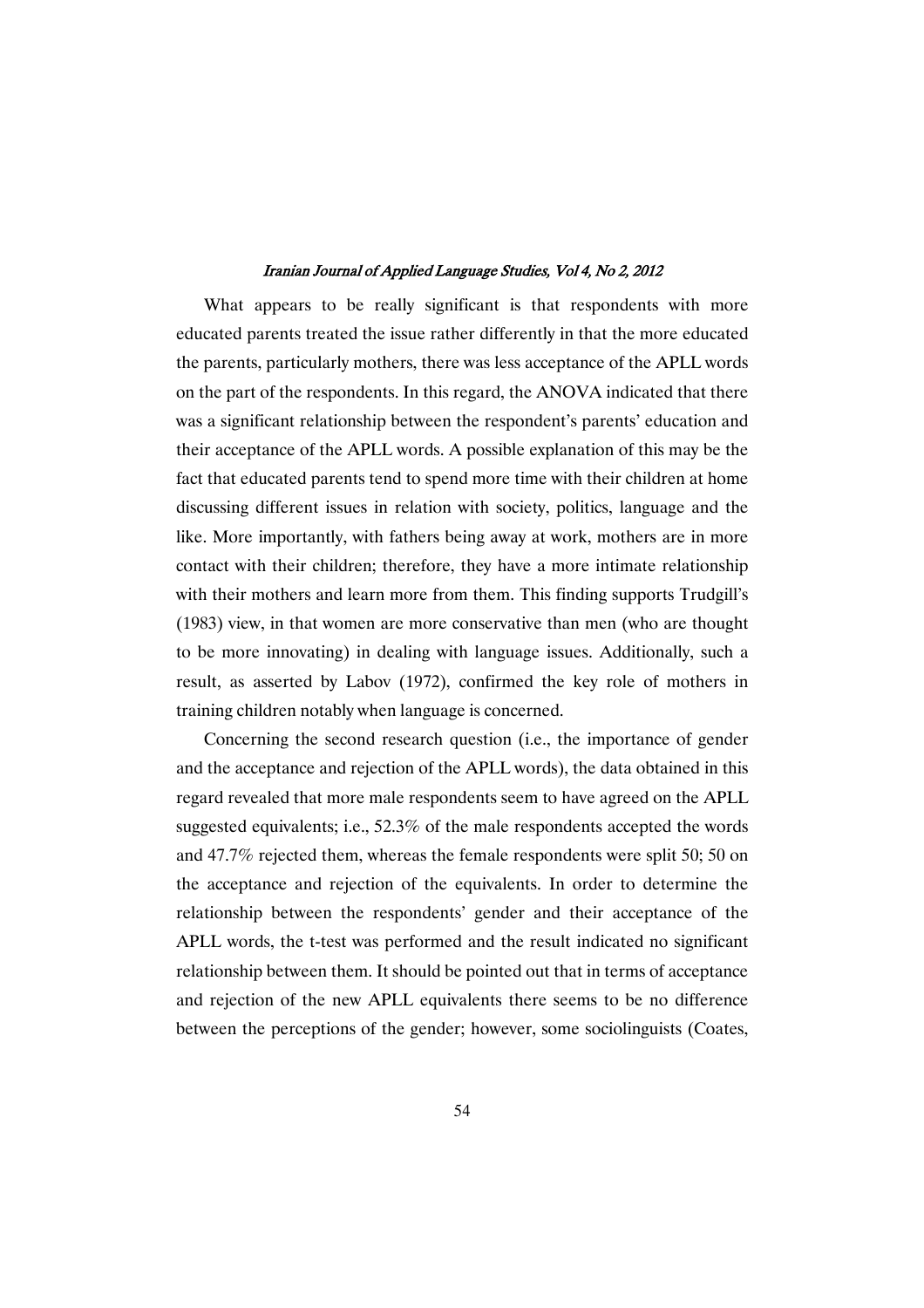1986; Gal, 1994; Lakoff, 2004) claim that men and women differ significantly in their communicative style.

In conclusion, the findings of the present study indicated that more respondents (62%) are positive about the first 25 APLL general equivalents (with 54% frequency in the media); however, the second 25 equivalents, with zero frequency, were treated differently. That is, despite the fact that these words were of zero frequency in the media, they were accepted by 38% of the respondents. In addition, the respondents preferred words which had only a single equivalent.

It was assumed from the start that the results of this study would confirm earlier research which indicated that education and gender would be determining factors in the acceptance or rejection of APLL general words. This has not been borne out by the present study. On the contrary, the significant factor appears to be the education of the parents, especially the mothers, on the behaviour of their children. Mothers appear to be very influential in predisposing their children in the direction of rejecting rather than accepting the APLL recommendations

# References

- Aronoff, M. (1976). Word formation in generative grammar. Linguistic Inquiry Monographs Cambridge, Mass. (1), 1-134.
- Barzegar, E., & Devikamani, M. (2010). The importance of brevity and eusemy in Persian word-selection. Paper presented at the 2nd Postgraduate Conference Kuala Lumpur, Faculty of Languages and Linguistics.
- Bryman, A., & Crammer, D. (1990). Quantitative data analysis for social scientists. London: Routledge.
- Coates, J. (1986). Women, men and language: A sociolinguistic account of sex differences in language. London: Longman.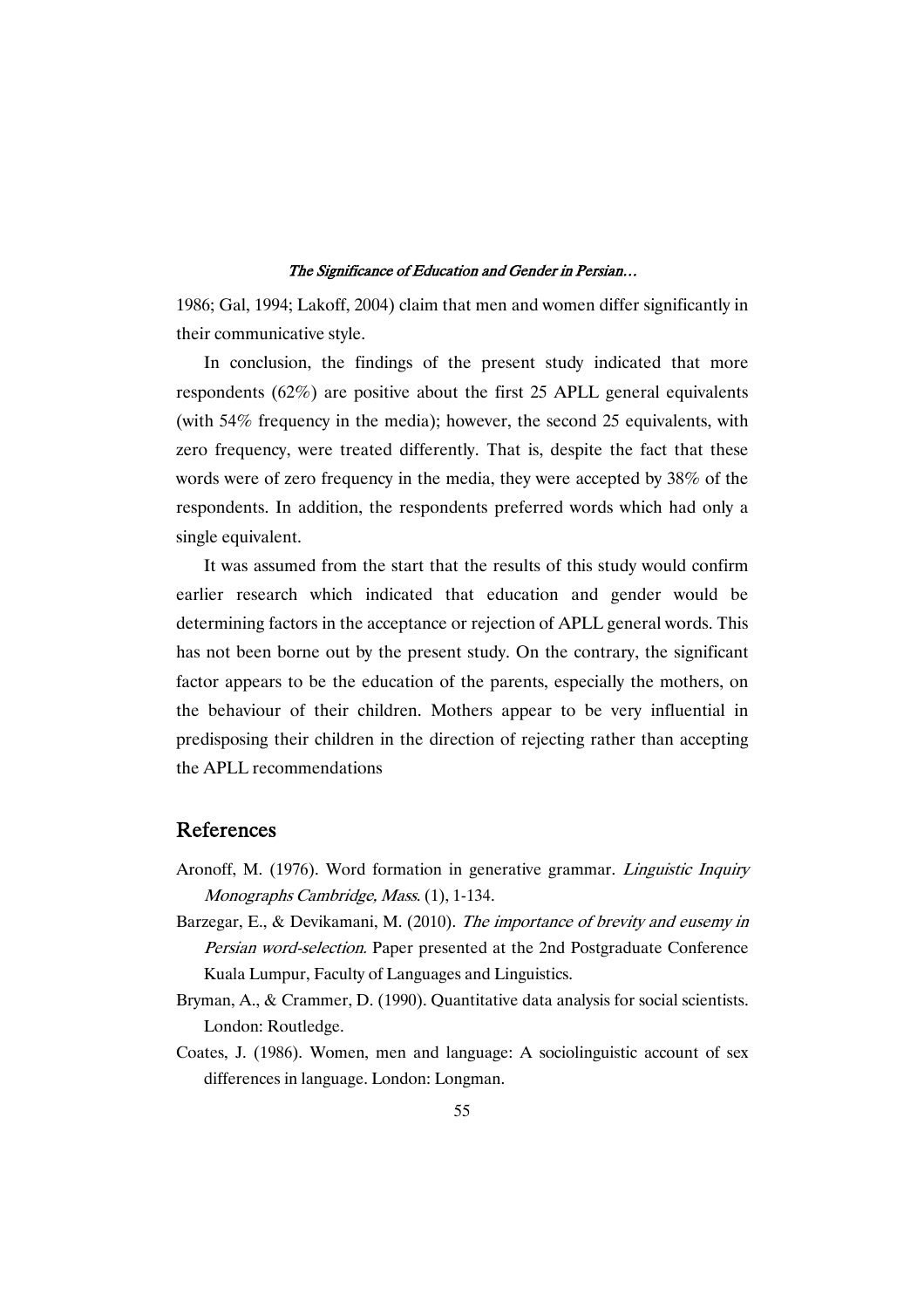- Cochran, W. G. (1997). Sampling techniques (3rd ed.). New York: John Wiley & Sons.
- Crystal, D. (2003). <sup>A</sup> dictionary of linguistics and phonetics (5th ed.). Oxford: Blackwell Publishing.
- Crystal, D. (1992). An encyclopedic dictionary of language and linguistics. Oxford, UK: Blackwell Publishers.
- Gal, S. (1993). Diversity and contestation in linguistic ideologies: German speakers in Hungary. *Language in Society*, 237-359.
- Haddad-Adel, G. A. (2003). An introduction to popular word-selection. In A. Kafi (Ed.), Paper presented at the Proceedings of the Second Seminar on Issues in Terminology. Tehran: Academy of Persian Language and Literature.
- Kafi, A. (1996). Different trends in word-formation. Tehran: Markaz-e Nashr-e Daneshgahi.
- Labov, W. (1972). Sociolinguistic patterns. Philadelphia: University of Pennsylvania Press.
- Lakoff, R. T. (2004). *Language and woman's place*: Text and commentaries. (M. Bucholtz, Ed.) New York: Oxford University Press.
- Longman Dictionary of Contemporary English (5th ed.). (2009).
- Malmkjær, K. (2010). The Linguistics Encyclopedia. (3rd ed.) London and New York: Routledge.
- Modarresi, Y. (2001). Aspects of sociolinguistics in Iran. Mouton de Gruyter.
- Modarresi, Y. (2012). An Introduction to sociolinguistics. (2nd ed). Tehran: Institute for Cultural Studies and Researches.
- Ne'matzade, S. (2000). Terminology argumentations. Paper presented in the First Seminar on Issues in Terminology. Tehran: Academy of Persian Language and Literature.
- Nunnally, C. (1978). *Psychometric theory*. New York: McGrow-Hill.
- Sadeghi, A. A. (1986). Planning for the Persian language: Persian as <sup>a</sup> means of scientific expression. Paper presented at the second Seminar on the Problems of Written Persian. Tehran: Markaz-e Nashr-e Daneshgahi.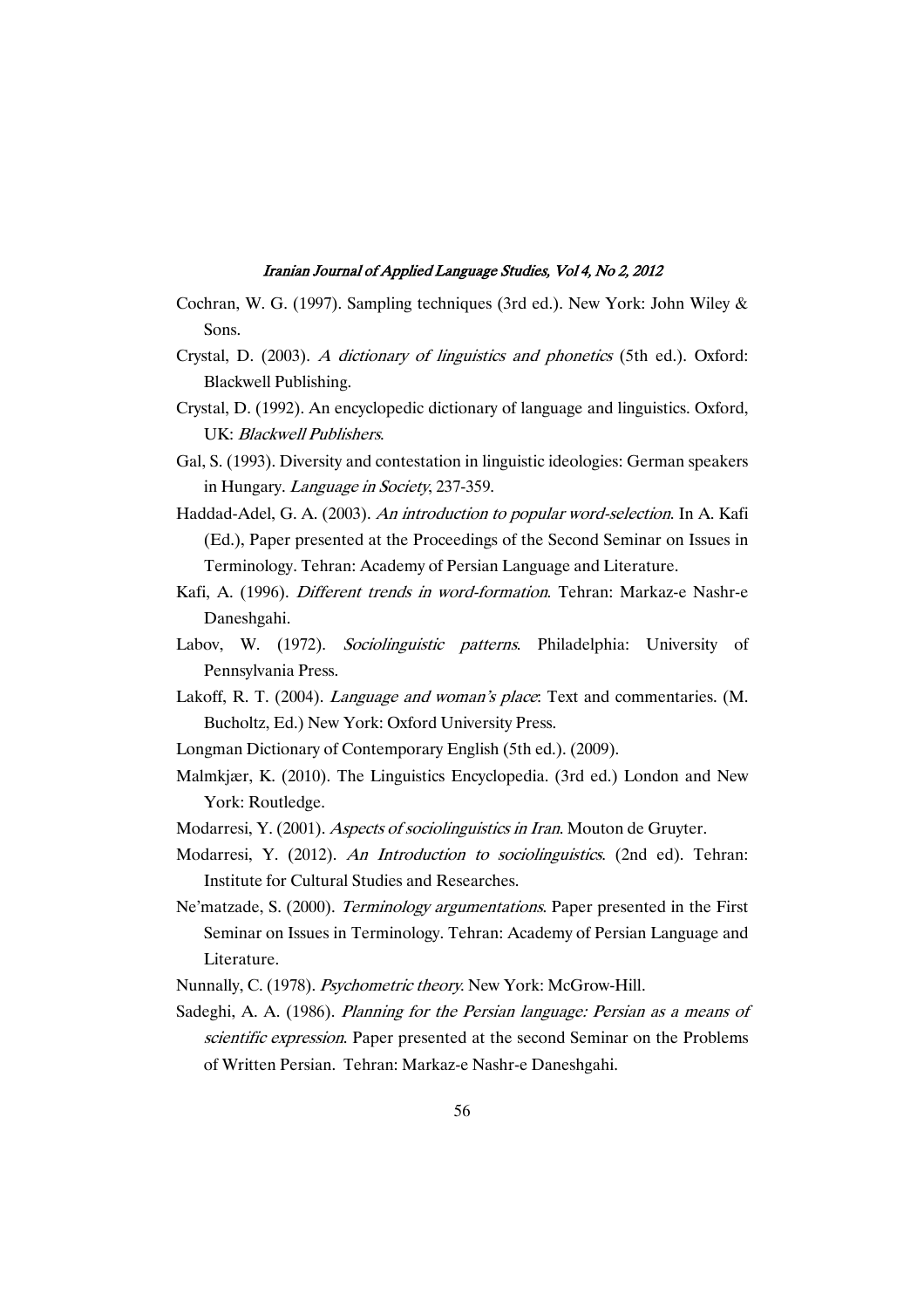- Sadeghi, A. A. (2001). *Language planning in Iran:* A historical review. International Journal of the Sociology of Language.
- Shari'at, M. J. (1993). The review and analysis of new words and expressions. Paper presented at the Seminar on the Persian Language and the Language of Science. Tehran: Markaz-e Nashr-e Daneshgahi.
- Shari'at, M. (1986). Scientific language and word-formation. Paper presented at the Second Seminar on the Problems of written Persian. Tehran: Markaz-e Nashr-e Daneshgahi.
- Shokouhi, J., & Hossein-Nia, A. (1993). The necessity of reviewing and reanalysing medical terms. Paper presented at the Seminar on the Persian Language and Language of Science. Tehran: Markaz-e Nashr-e Daneshgahi.
- Soslo, L. R. (1988). Cognitive psychology. Boston: Allyn and Bacon.
- Sultanzade, P. (2003). The use of computer and the internet in medical terminology. Paper presented at the Second Seminar on Issues in Terminology. Tehran: Academy of Persian Language and Literature.
- Trudgill, P. (1983). Sociolinguistics: An introduction to language and society. Middlesex: Penguin.
- Yarmohammadi, L. (2006). Views on some terminological problems and writing linguistics texts in persian. In L. Yarmohammadi, Communication within critical discourse perspectives. Tehran: Hermes Publishers.
- Yazdi, E., & Bedayat, B. (2003). Medical terminology, where and to what extent. Paper presented at the Second Seminar on Issues in Terminology. Tehran: Academy of Persian language and Literature.
- Zomorrodian, R. (2003). Morphological processes in persian. Paper presented at the Second Seminar on Issues in Terminology. Tehran: Academy of Persian Language and Literature.